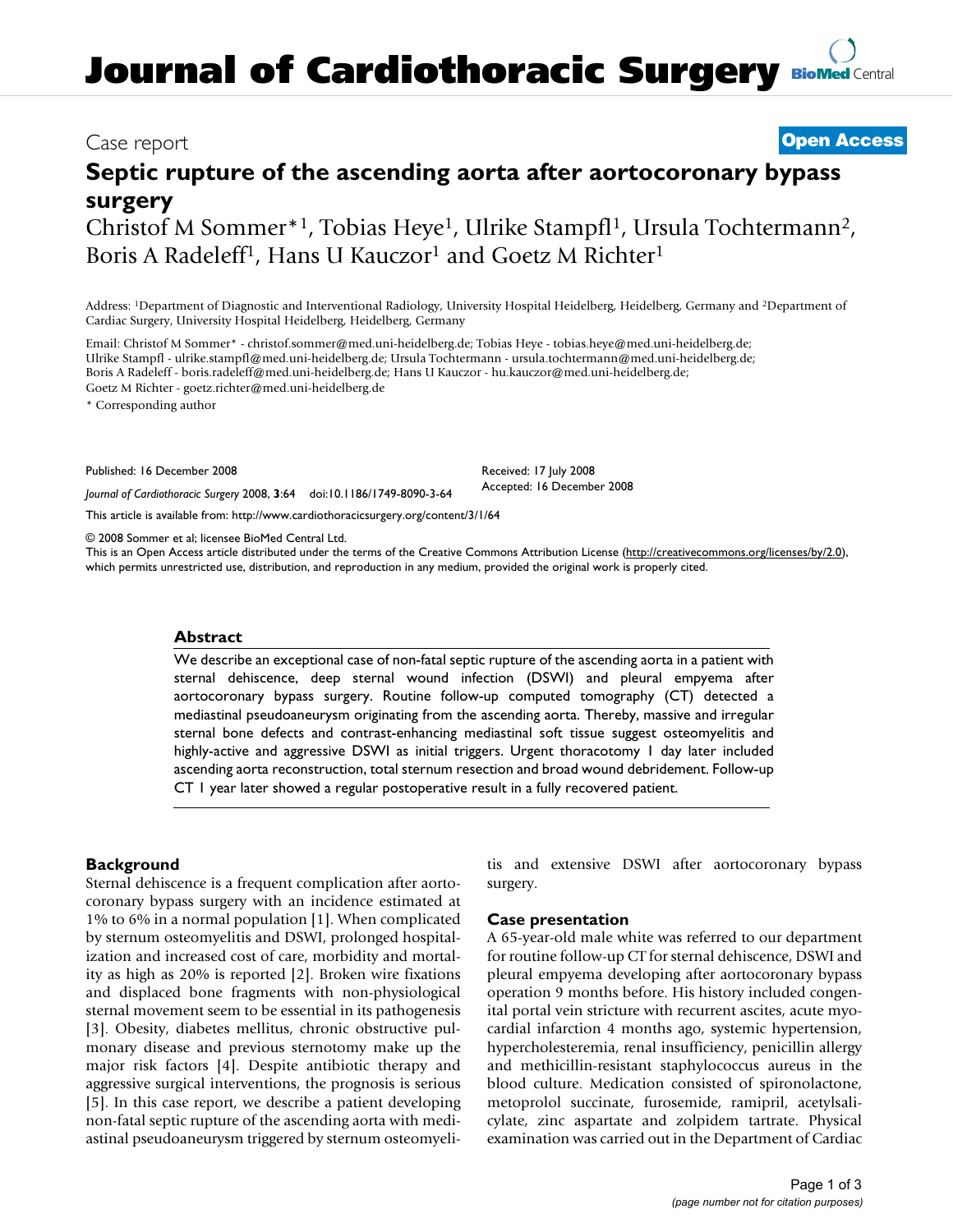Surgery right before the CT and revealed pressure-like pectoral pain and non-physiological sternal movement. Laboratory showed elevated c-reactive protein (58 mg/l), ferritin (1450 μg/l) and gamma-glutamyl transferase (77 U/l), whereas choline esterase (3110 U/l) and hemoglobin (12.5 g/dl) were reduced. Electrocardiogram and tropoine T were unremarkable. CT detected massive sternal bone defects, inhomogenous bone matrix and irregular sternotomy edges as evidence for long-lasting chronic osteomyelitis (Figure 1). Clearly contrast-enhancing soft tissue in the upper and anterior mediastinum documeted highly-active and aggressive DSWI (Figure 2A, B). An ovalshaped massive contrast-enhancing retrosternal mass



#### **Figure 1**

**Sternum osteomyelitis**. CT 3D-reconstruction shows massive sternal bone defects, inhomogenous bone matrix and irregular sternotomy edges (white arrows) as evidence for long-lasting chronic osteomyelitis



**Figure 2 DSWI with pseudoaneurysm**. CT axial (A) and sagittal (B) reconstructions show clearly contrast-enhancing soft tissue in the upper and anterior mediastinum (areas encirceled by white lines); ascending aorta (Ao), pseudoaneurysm (asterisk), left ventricle (LV) and massive sternal bone defects (white arrows).

directly within the DSWI with narrow connection to the ascending aorta indicated a mediastinal pseudoaneurysm (Figure 2). Because hyperacute aortic rupture was unlikely due to postoperative mediastinal scarring, the patient underwent urgent thoracotomy 1 day later. Ascending aorta reconstruction with insertion of a pericardial patch, total sternum resection, broad wound debridement inclusive of soft tissue reconstruction with a pectoralis plastic was carried out. Intraoperative mediastinal bacterial smear tests verified existence of methicillin-resistant staphylococcus aureus. Postoperative CT 2 days later demonstrated a proper thoracic aorta. 12 days later, the patient was transferred from intensive care unit to ward. Another 8 days later, he was admitted to a peripher hospital in good clinical condition. Outpatient routine follow-up CT 1 year later documented a regular postoperative result in a fully recovered patient.

#### **Conclusion**

Midline sternotomy is by far the most common surgical approach in cardiac surgery. One disadvantage of this technique is the relatively frequent occurence of sternal dehiscence with instability [1]. It is described as nonphysiological sternal movement after disruption of wire fixations [3]. Because of its decreased blood supply, especially the lower sternal third is affected. Moreover, utilization of the internal mammary artery for coronary artery bypass grafting leads to additional and acute reduction of the sternal blood supply [6]. When this situation is complicated by infection, which occurs especially in patients with immunosuppression, sternum osteomyelitis and DSWI might develop as devastating complications despite strict sterility and antibiotic prophylaxis [7]. In case of aggressive mediastinal propagation, cardiac suture lines might be eroded with septic shock or hemorrhage as fatal